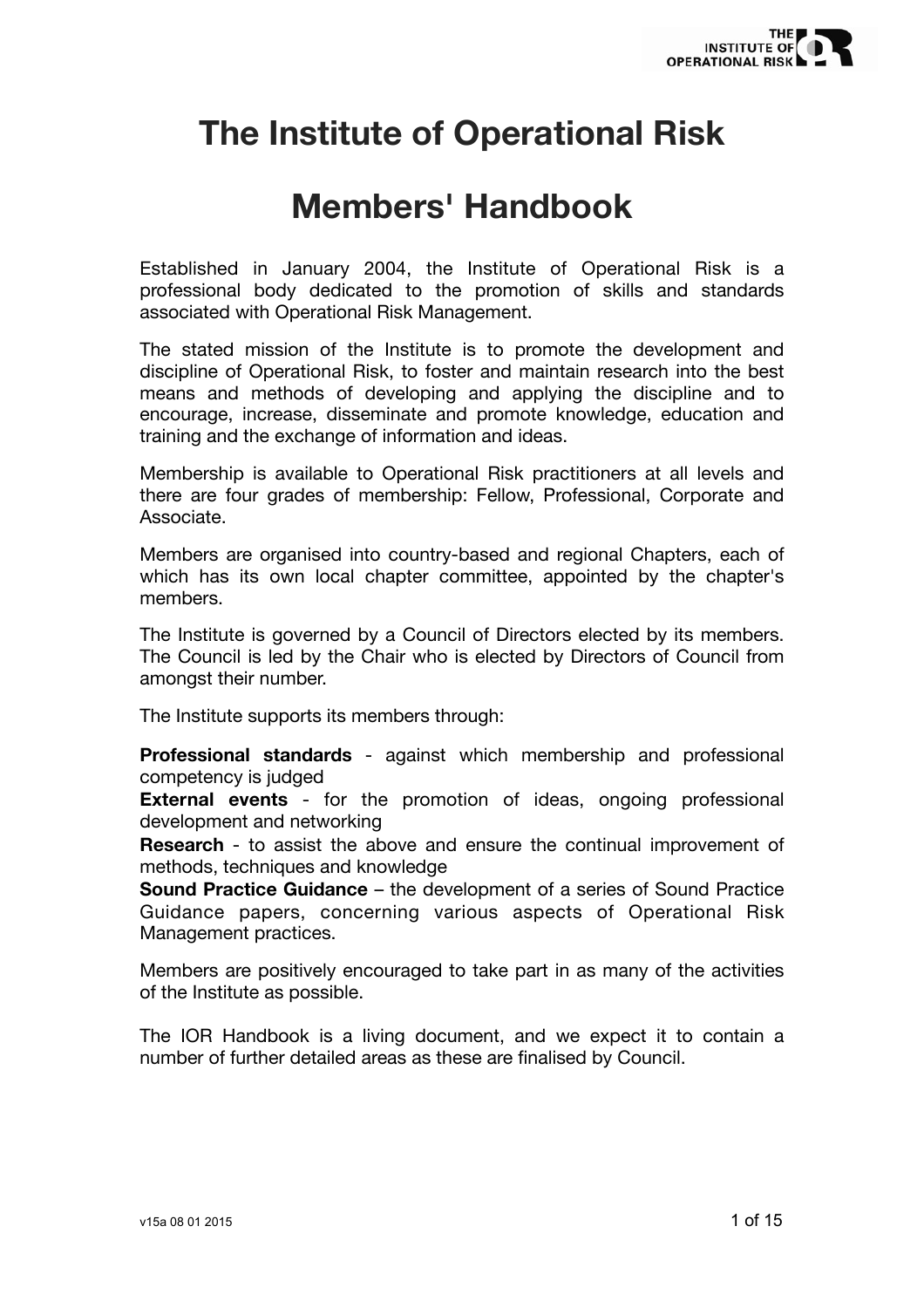

# **Grades of Membership**

There are four grades of membership available at The Institute.

#### **Fellow**

The top grade of membership, awarded to those who are considered to have made a significant contribution to the discipline of Operational Risk or a significant contribution to the Institute itself. Fellows are permitted to use the designatory letters **FIOR** whilst they remain members.

### **Professional**

For those with a minimum of two years' practical experience and who are currently active in a risk-related role. This may include individuals currently working in internal audit or compliance. This category is also open to those working in academia. Members are permitted to use the designatory letters **PIOR**.

### **Corporate**

Corporate Members are firms, associations and other legal entities that wish to avail their employees of the benefits of membership in The Institute. The entity is the member and the employee the representative. Corporate Members have certain obligations in the area of hosting local chapter events, while representatives have full access to the benefits open to other membership grades, other than voting rights and the right to serve as an office holder within the Institute.

#### **Associate**

For those who are starting out on their career, who are interested in learning more about Operational Risk Management, or are actively engaged in research, education and training, or an associated field.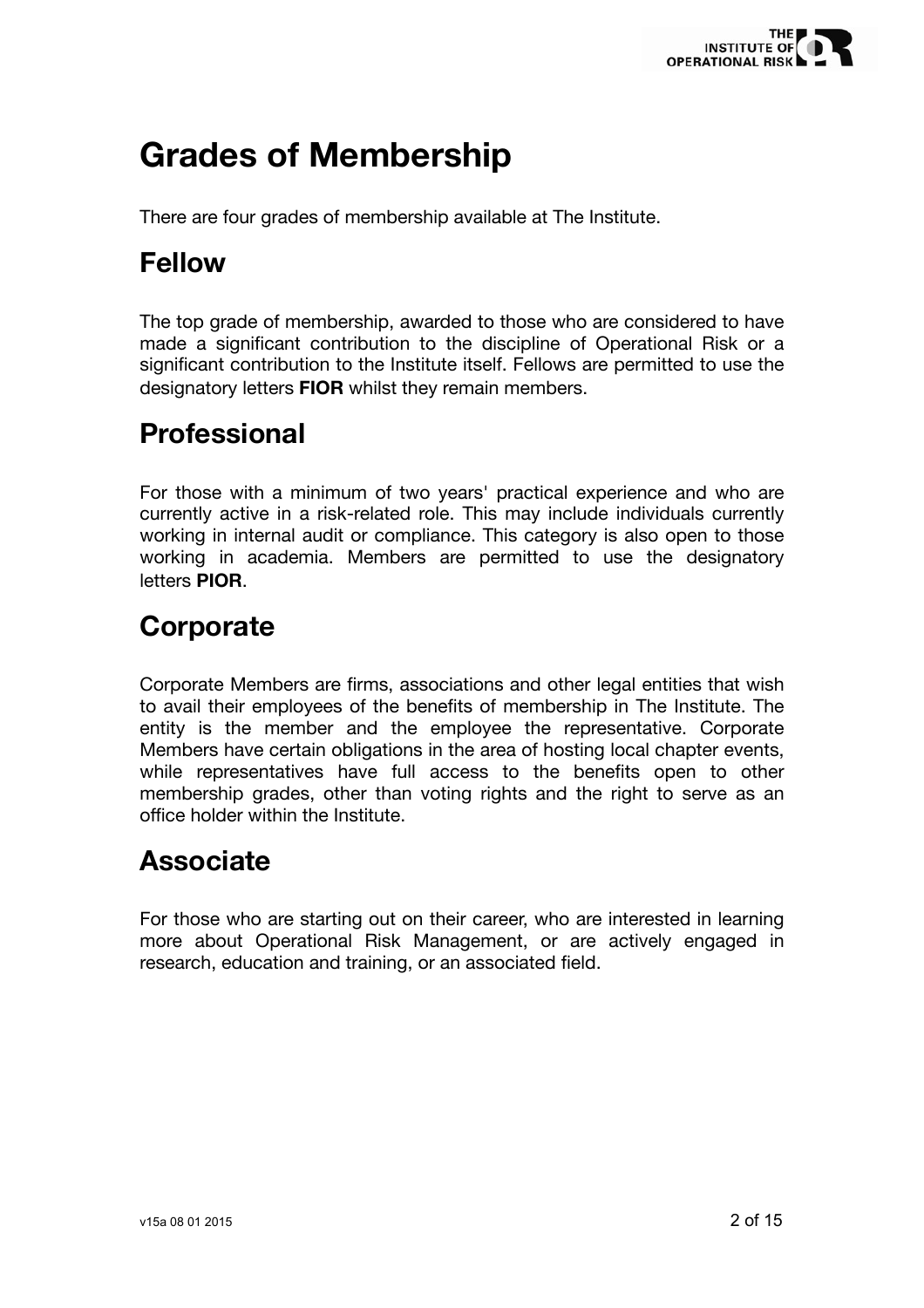# **Code of Conduct**

1. To act honestly and fairly at all times when dealing with members of the Institute of Operational Risk, peers within Operational Risk and related disciplines, clients and customers, and the broader public and to be a good steward of their interests, taking into account the nature of your business relationship with each of them, the nature of the services and support to be provided to them and the individual instructions given by them.

2. To act with integrity in fulfilling the responsibilities of your membership of the Institute and to seek to avoid any acts, omissions or business practices which damage the reputation of the Institute in the management of Operational Risk.

3. To observe applicable law, regulations and professional conduct standards when carrying out Operational Risk Management activities, and to interpret and apply them to the best of your ability according to principles rooted in trust, honesty and integrity.

4. To be alert to and manage fairly and effectively and to the best of your ability any relevant conflict of interest.

5. To attain and actively manage a level of professional competence appropriate to your responsibilities, to commit to continuing learning to ensure the currency of your knowledge, skills and expertise and to promote the development of others.

6. To strive to uphold the highest personal and professional standards.

## **The Chatham House Rule**

<http://www.chathamhouse.org/about-us/chathamhouserule>

To make our events as productive as possible they are held under the Chatham House Rule. Attendees are free to use the information from the meetings on the understanding that the identity and affiliation of speakers and of any organisations the speakers refer to are not disclosed unless such information is already in the public domain.

Prospective attendees must consider this stipulation prior to attending and attendance is considered to be consent.

We find that this encourages open and frank discussion and is an important factor in the high quality of our gatherings.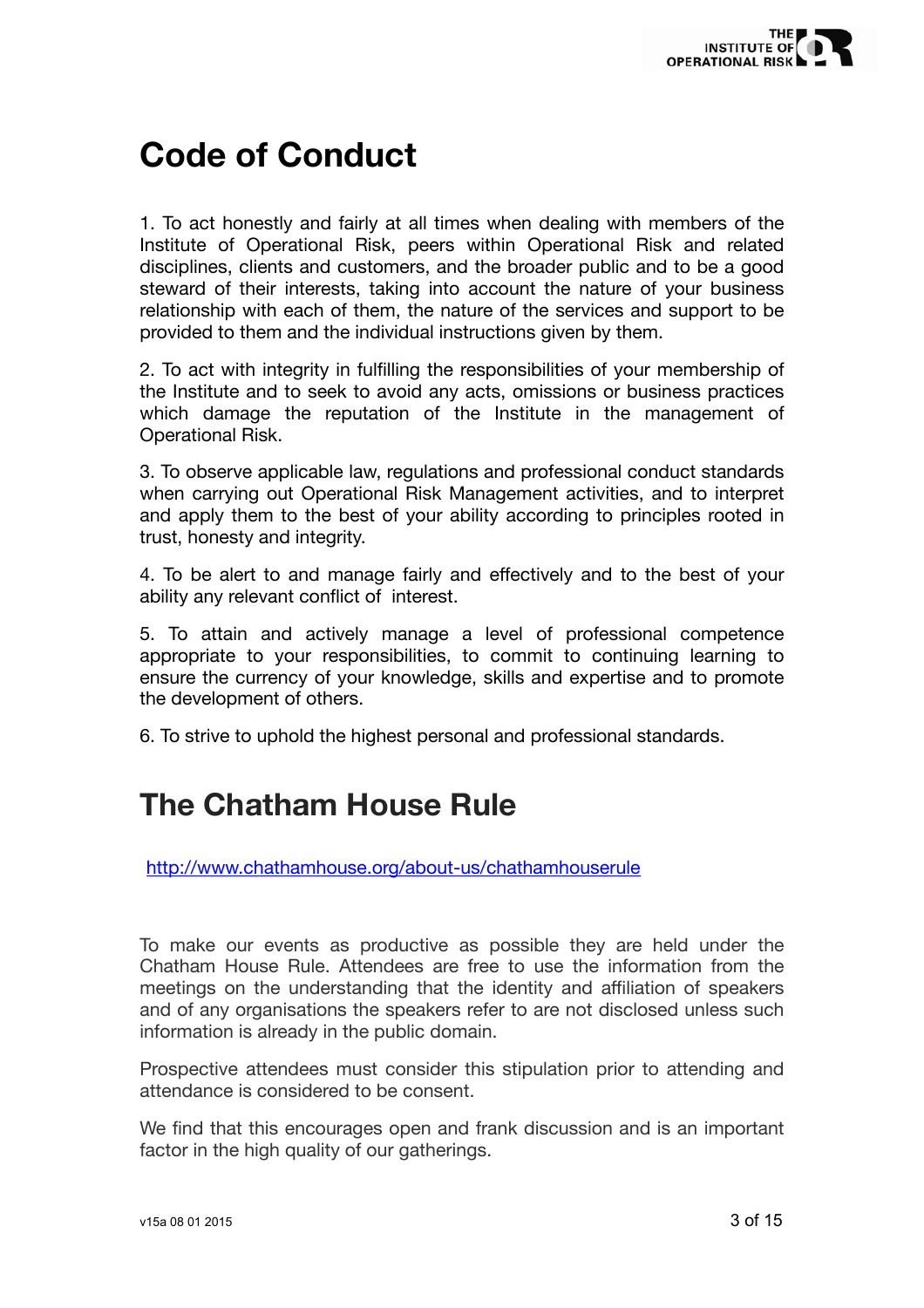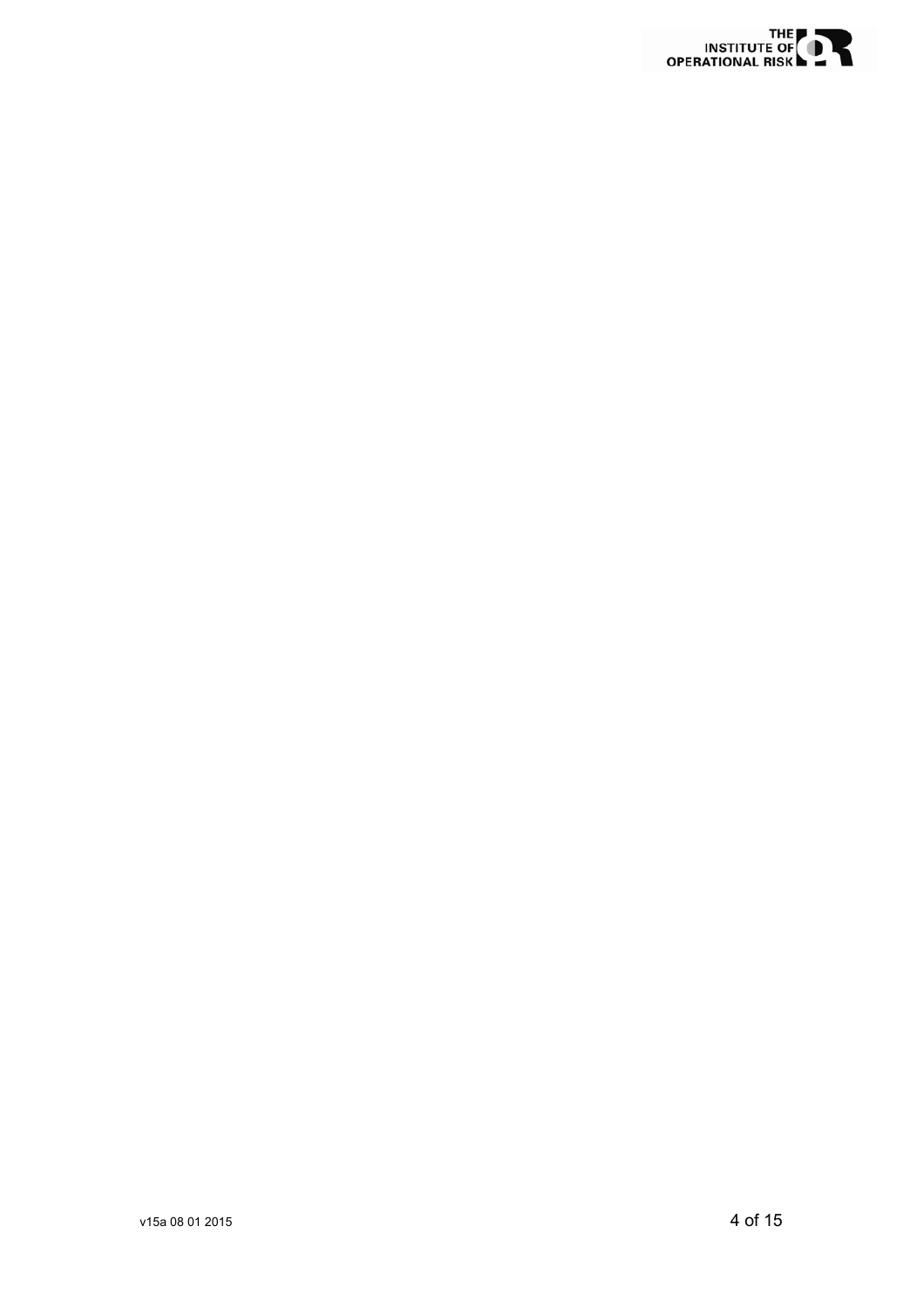# **Continuous Professional Development**

#### **What is CPD?**

Continuing Professional Development (CPD) can be defined as: "The systematic maintenance, improvement and broadening of knowledge, experience and skills, and the development of personal qualities helpful in the execution of professional duties throughout a career."

#### **Who should undertake CPD?**

The Institute expects all Fellows and Members, Corporate Member Representatives and Associates, regardless of status within the Institute and regardless of their experience, to take responsibility for their own continuous development in this field.

#### **Why CPD?**

All professional disciplines face a fast changing environment, and especially Operational Risk as the discipline is so relatively new. This environment means that members must continuously strive to keep their skills and knowledge as up to date as possible.

Experience at work alone is not enough; CPD is an essential further dimension by which members can ensure they are maintaining, strengthening and further developing their professional skills and abilities.

In common with most other comparable institutes, the IOR maintains its own CPD policy, and makes the assumption that time spent in relevant study or other recommended activity is an indication of increasing expertise.

#### **How can you achieve CPD?**

The IOR defines CPD in terms of hours of accepted CPD training. In any one year, each member of the Institute is expected to complete at least 30 hours of training.

The minimum requirements of time spent in each activity type are there to challenge members to take part in all the constituents of CPD.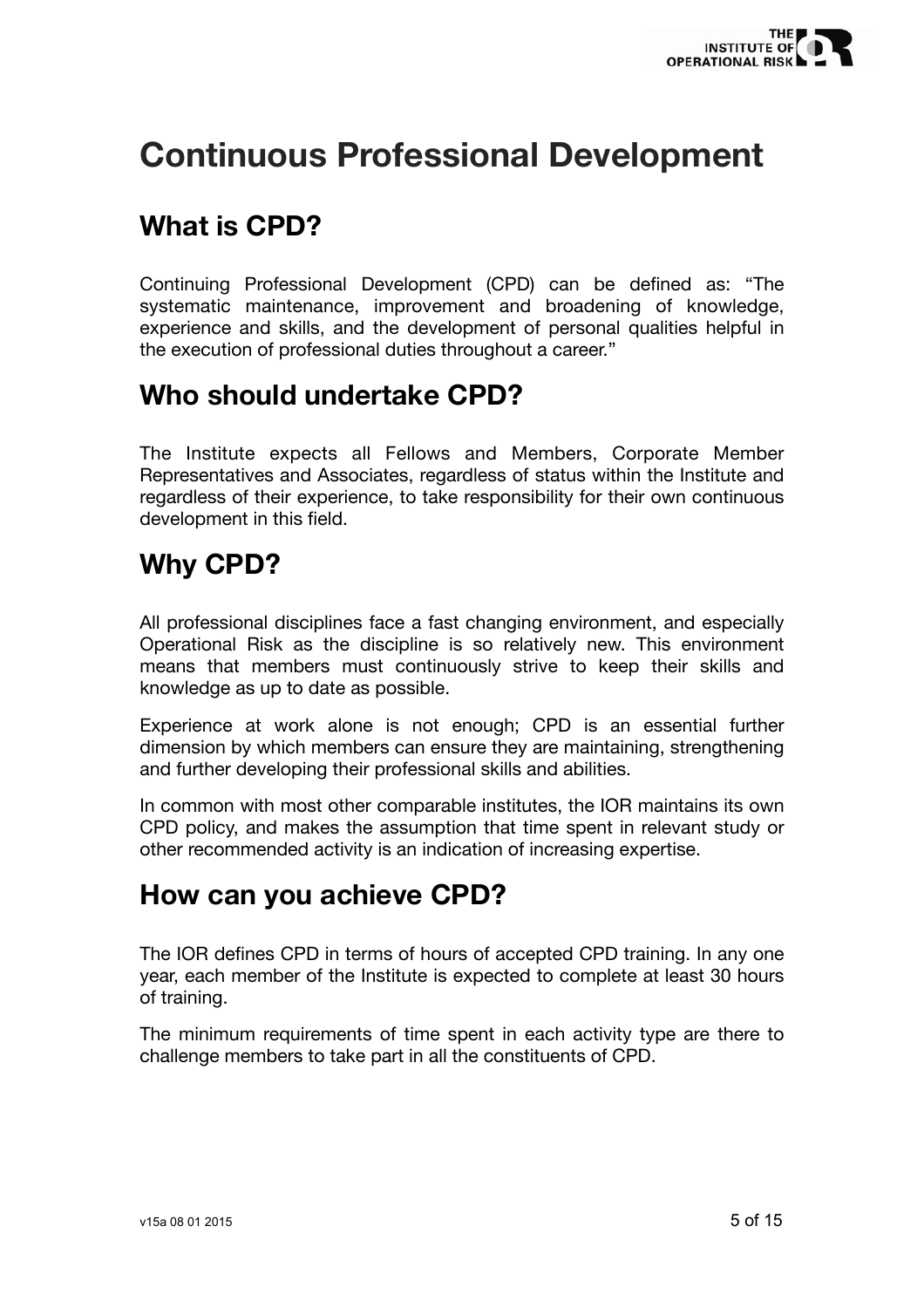

#### **How can CPD be recorded? The CPD Log**

The CPD log is available to download from the IOR website.

Each member should account for all CPD training in the IOR CPD Log. This log must be available for inspection, and individual logs will be called in for inspection throughout the year. Members may, if necessary be asked to explain the relevance of the CPD recorded to their personal professional development.

If, at the discretion of the Council of the IOR, their CPD is judged insufficient, they may be asked to undertake further work, and will be given advice and assistance on finding suitable opportunities. The IOR expects such cases to be exceptional.

Each member should, in addition, be prepared to attest to the satisfactory completion of the previous year's CPD when renewing their membership subscription.

To allow for inspection, members should keep their logs and any certificates of relevant training completion they are awarded for 6 years.

#### **What are the CPD elements?**

CPD is divided into 3 categories, which should add up to at least 30 hours, and within that total each member should complete at least an hour of work per year under each category. These categories are:

#### **1 Training**

Activities that are active and participatory, and are part of some recognised formally constituted training, conference, knowledge transfer or briefing scheme. Computer-based training is included here.

Maximum claimable hours : 28

Minimum claimable hours : 1

#### **2 Self-directed Learning**

All unaccompanied learning activities, including internet based research, except computer-based training included in 1 above.

Maximum claimable hours : 10

Minimum claimable hours : 1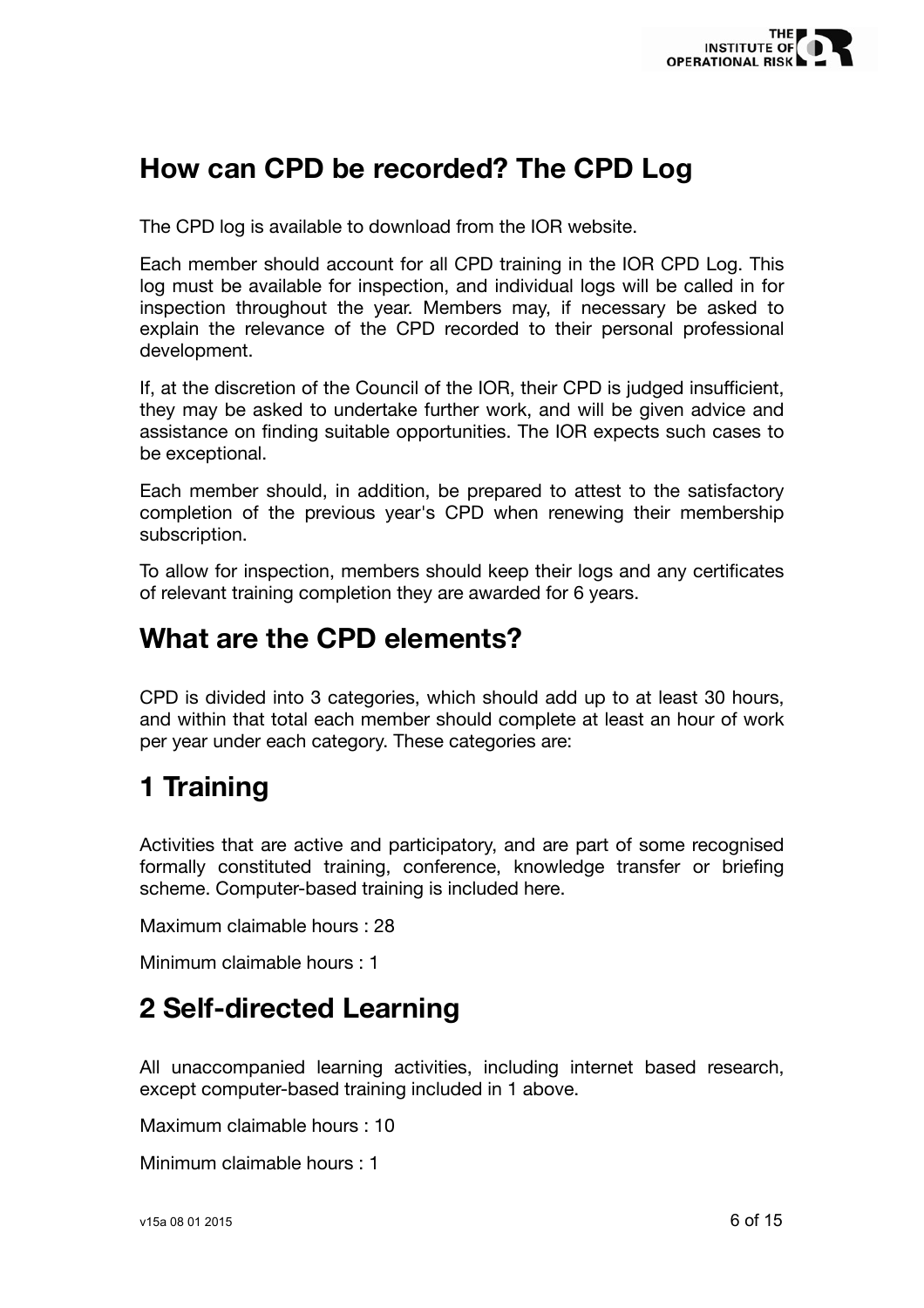### **3 Development of Others**

Where a member of the Institute shares their knowledge and expertise with other members or directly with non-members in the fields covered by the Institute, including Institute and related professional contributions, and all provision of training and education, including conference presentations. Those in training roles can multiply contact time by 5 to account for preparation.

Maximum claimable hours : 20

Minimum claimable hours : 1

#### **What activities are accredited for CPD?**

There is a very broad range of training and knowledge transfer that is potentially suitable for members to pursue as CPD. The Institute gives permission to members to self-certificate their own training, providing that this training is clearly recorded in the individual member's CPD log, and meets the requirements of the 3 elements detailed above. Such training should be clearly relevant to this purpose, and may be subject to challenge when individual logs are called in for inspection.

Contact [info@ior-institute.org](mailto:technology@ior-institute.org) if you require further information.

In addition, the institute accredits some courses for CPD as a guide for members. These will include the training events which the Institute runs. Those other courses or programmes from other institutes and organisations which are accredited will be listed on the IOR website.

#### **Can you apply for a concession?**

The CPD team contactable via email to [info@ior-institute.org](mailto:technology@ior-institute.org) will provide the first contact point for consideration of any concessions. It may be the case that individual members have compelling personal reasons for an exception to the policy, and these will always be considered sympathetically, by IOR Council in the final instance.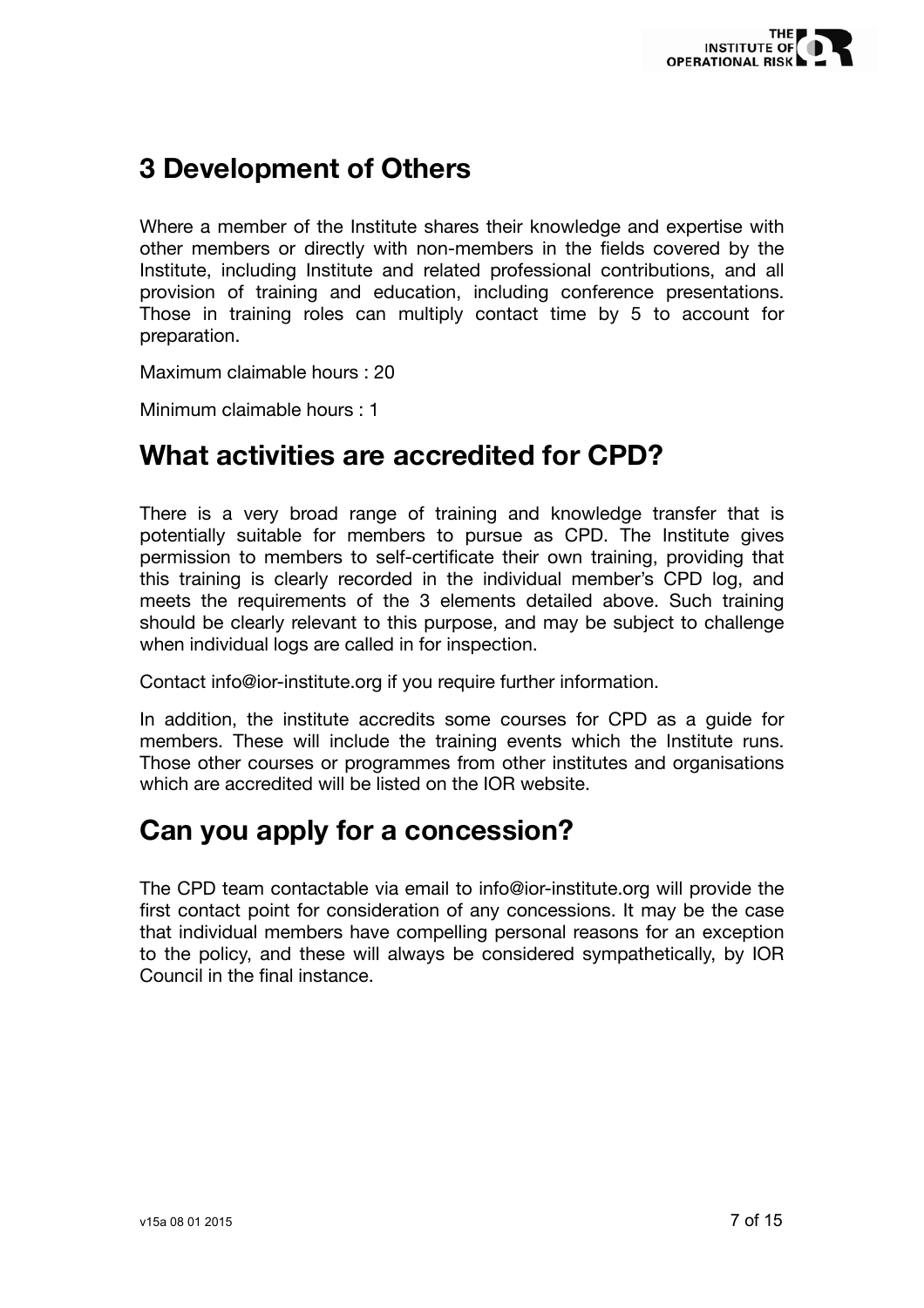

# **Examples of CPD**

### **1 Training**

Sources:

Specialist training providers either in-house or independent, providers of academic training including educational establishments, and institutes or societies. This category will include the formal training run by the IOR.

Delivery:

Courses, conferences, workshops, structured discussions and formal computer-based training. Completion required may range from attendance through to presentation, to formal examination and dissertation. A variety of evidence may be provided, including self-certification of attendance or completion or other forms of certification including qualifications.

Computer-based learning of sufficient quality by a specialist provider.

#### **2 Self-directed learning**

Sources:

A wide range of specialist providers of information in the fields of relevance to Operational Risk:

Accepted academic and practical authors on theory and practice, and regulatory and supervisory bodies.

The proceedings of governance bodies and discussions of the development of operational risk practice.

The works of individual organisations such as their own policies and procedures with regard to operational risk.

The use of regular professional journals and magazines should be carefully assessed to ensure that material recorded as CPD is of sufficient professional quality.

Delivery:

A wide range of reading materials including paper and electronic format, the latter available in many forms including through internet and intranet search, including the relevant parts of the IOR website. Materials may be made available through for example commercial publishers, individual organisations under various conditions of confidentiality, and research institutes and libraries such as the British Library.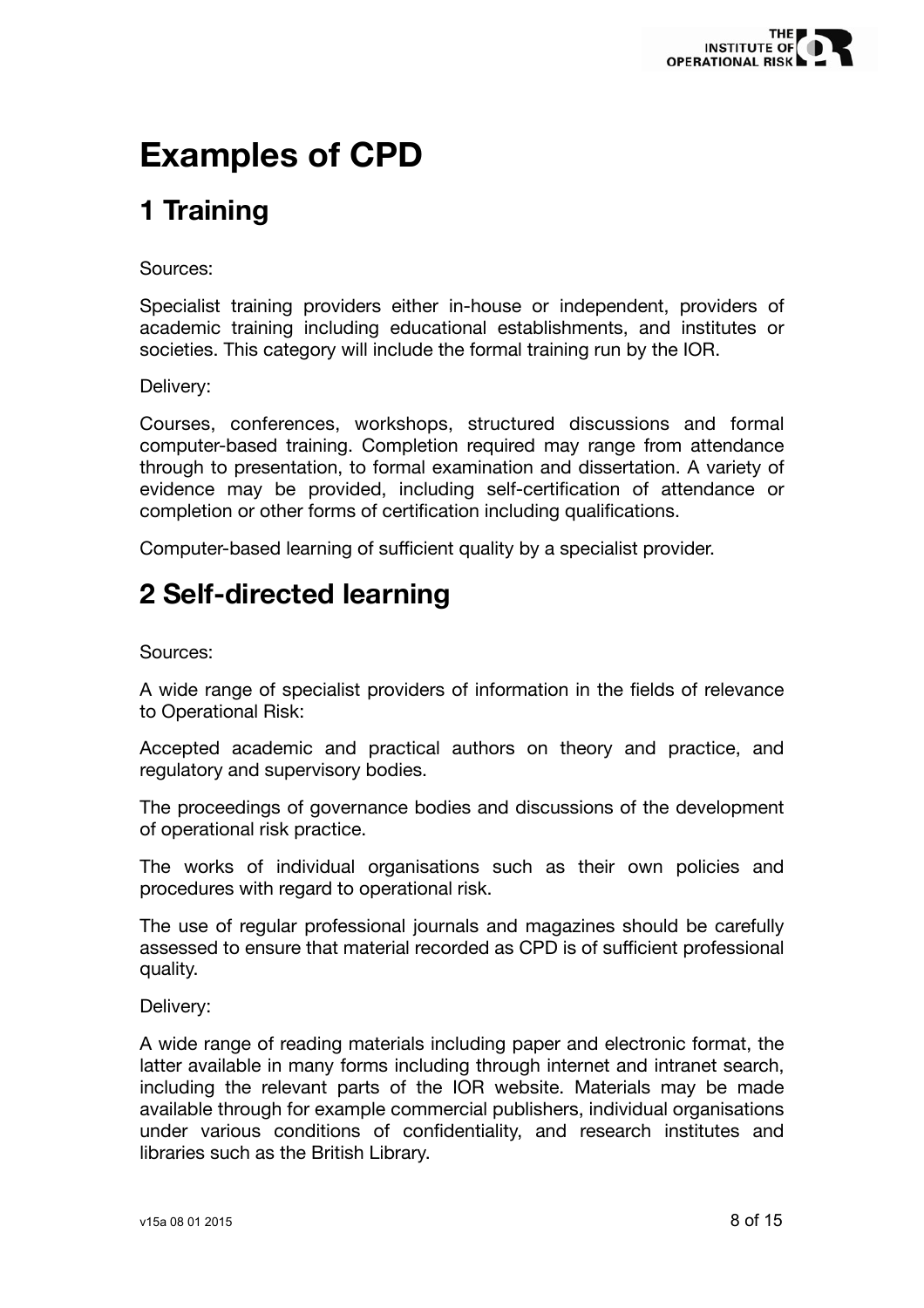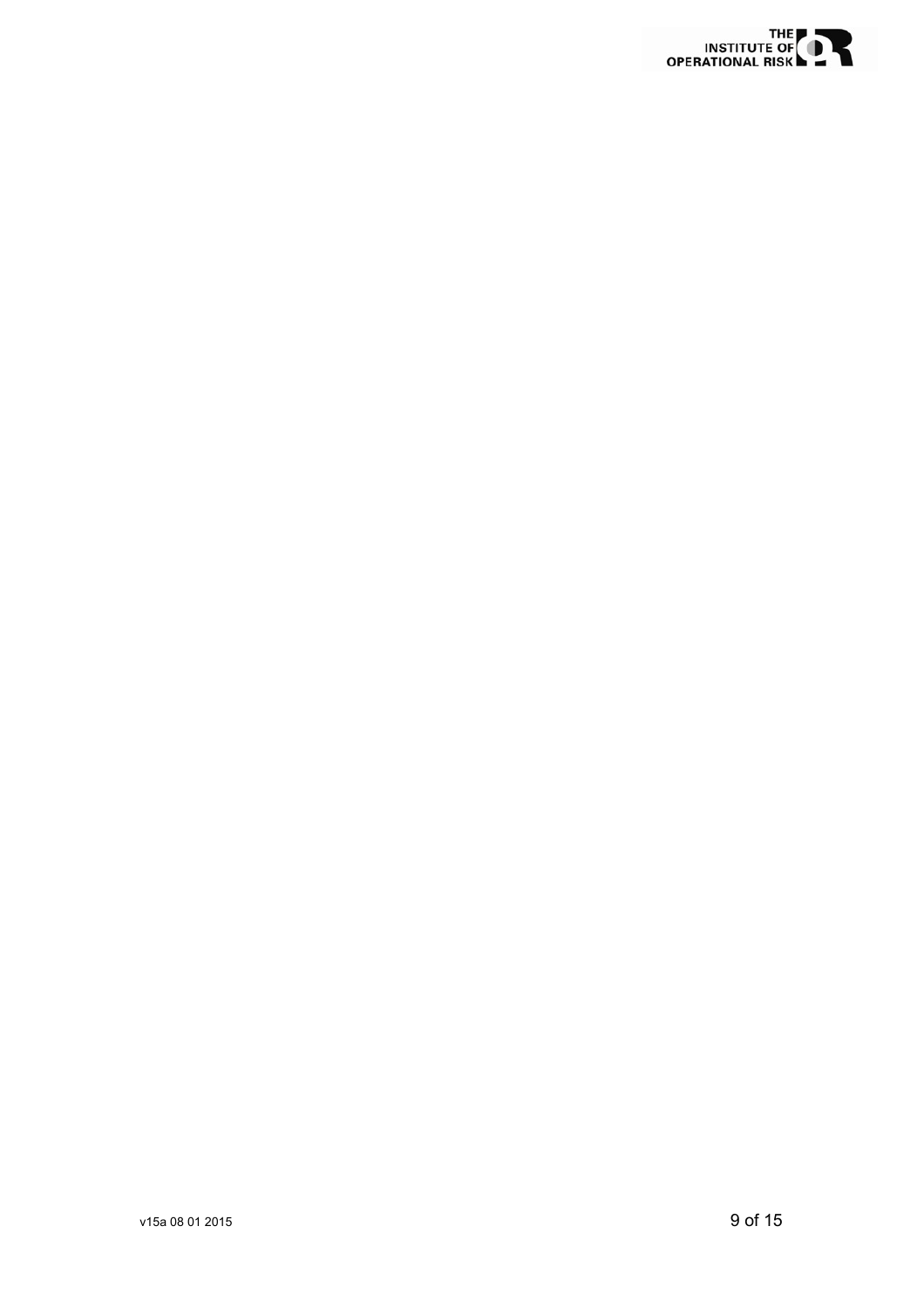

#### **3 Development of Others**

#### Sources:

Research and lecture preparation, mentoring.

The results of self-directed learning are expressed in communication either as contributions to original research or in the preparation and presentation of lectures and other forms of training.

Contributions to the development of the profession and the Institute.

Where members assume positions of responsibility such as attendance at committee meetings and contributions to workstreams then their experience and expertise in the field of operational risk is an important source of their authority.

Delivery:

All training roles can multiply contact time by 5 to account for preparation. All posts of responsibility can multiply their contact time by 2 to account for preparation.

Note that self-certification allows this topic to be widely drawn. A member of the Institute without a formal post of responsibility or a formal teaching or training role can nevertheless take part in the development of others and further the development of the discipline of Operational Risk. Leadership is available at every level, and can assume the form of providing assistance and taking informal responsibility for the professional development of others such as work colleagues, providing some basic assistance at training events, and contributing to the growth in membership of the Institute.

#### **Activities not appropriate for CPD**

A wide range of 'business-as-usual' activities should not be entered on CPD logs:

Normal working activity, other than original research.

Use of basic non-technical journalism.

Social activities, including Institute dinners.

All non-technical discussions.

The fact of subscription to relevant journals is not sufficient to justify CPD, it is the appropriate and justified usage that is of relevance.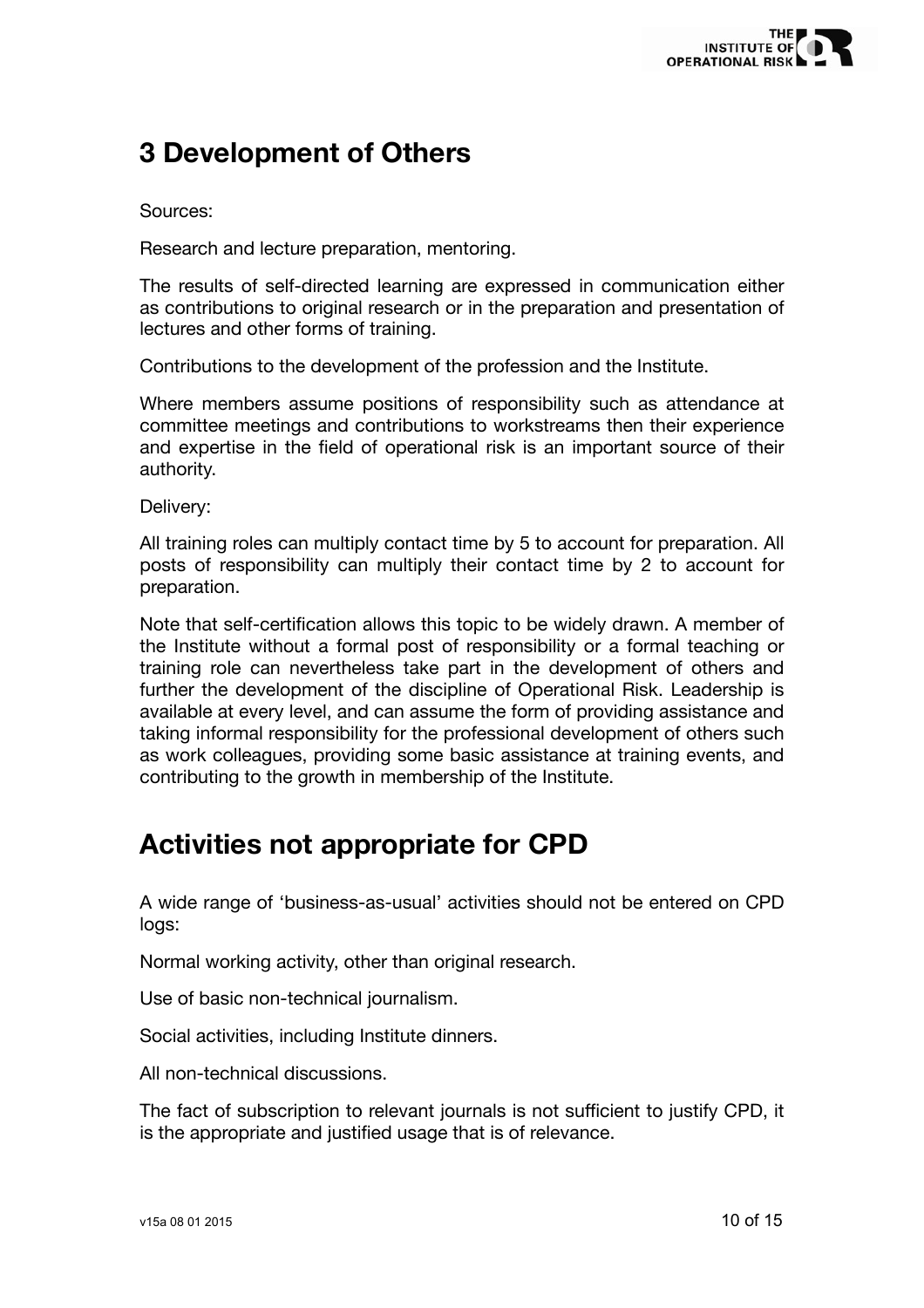

## **The Institute Website**

The Institute website is full of information and guidance for members and non members:

[https://www.ior-institute.org](https://www.ior-institute.org/)

#### **For queries contact:**

info@ior-institute.org

#### **Our mailing address is:-**

2 Old College Court 29 Priory Street Ware, England SG12 0DE United Kingdom

**Tel**: +44 (0)1920 443818

Institute Management Google drive:

[https://drive.google.com/a/ior-institute.org/?tab=mo&pli=1#folders/](https://drive.google.com/a/ior-institute.org/?tab=mo&pli=1#folders/0B7HZiP6_s0M7dW1ic1pyT0VGcFE) 0B7HZiP6\_s0M7dW1ic1pyT0VGcFE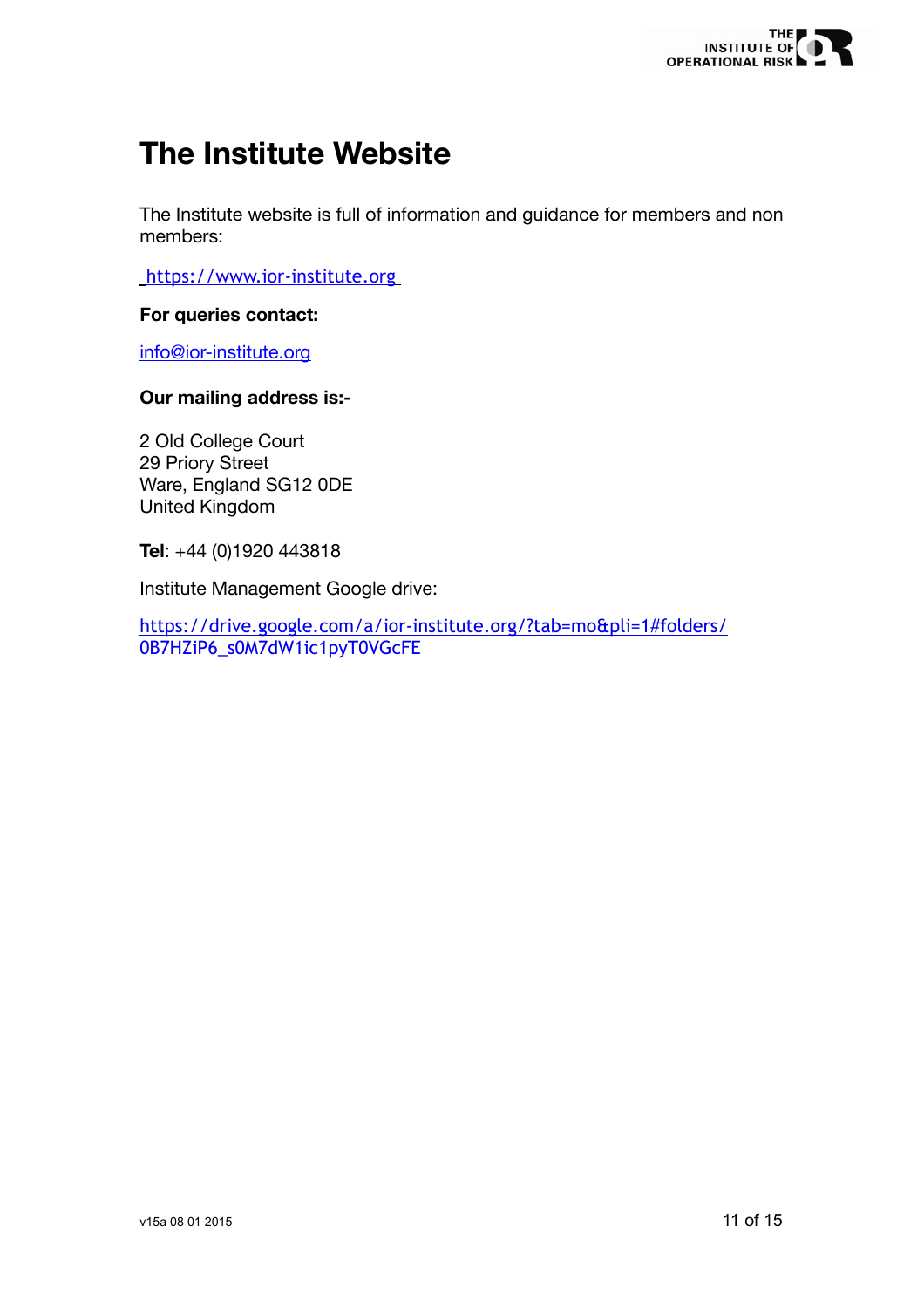# **Appendix 1**

## **Local Chapters** as at January 2015

The majority of members of the IOR are organised in local Chapters, which are responsible for organising meetings and events. Information about local Chapter activities can be found from the following and from the Institute's website (www.ior-institute.org):

| England & Wales       | <b>Andrew Sheen</b><br>Helen Pykhova | asheen@ior-institute.org<br>epykhova@ior-institute.org |
|-----------------------|--------------------------------------|--------------------------------------------------------|
| Scotland              | Allan Barr                           | abarr@ior-institute.org                                |
| Germany               | <b>Walter Dutschke</b>               | wdutschke@ior-institute.org                            |
| Hong Kong             | Dominic Wu                           | dwu@ior-institute.org                                  |
| Nigeria               | Edima Ben Ekpo                       | ebekpo@ior-institute.org                               |
| <b>Netherlands</b>    | <b>Alex Dowdalls</b>                 | adowdalls@ior-institute.org                            |
| <b>Other Chapters</b> | Mike Finlay                          | mfinlay@ior-institute.org                              |
|                       |                                      |                                                        |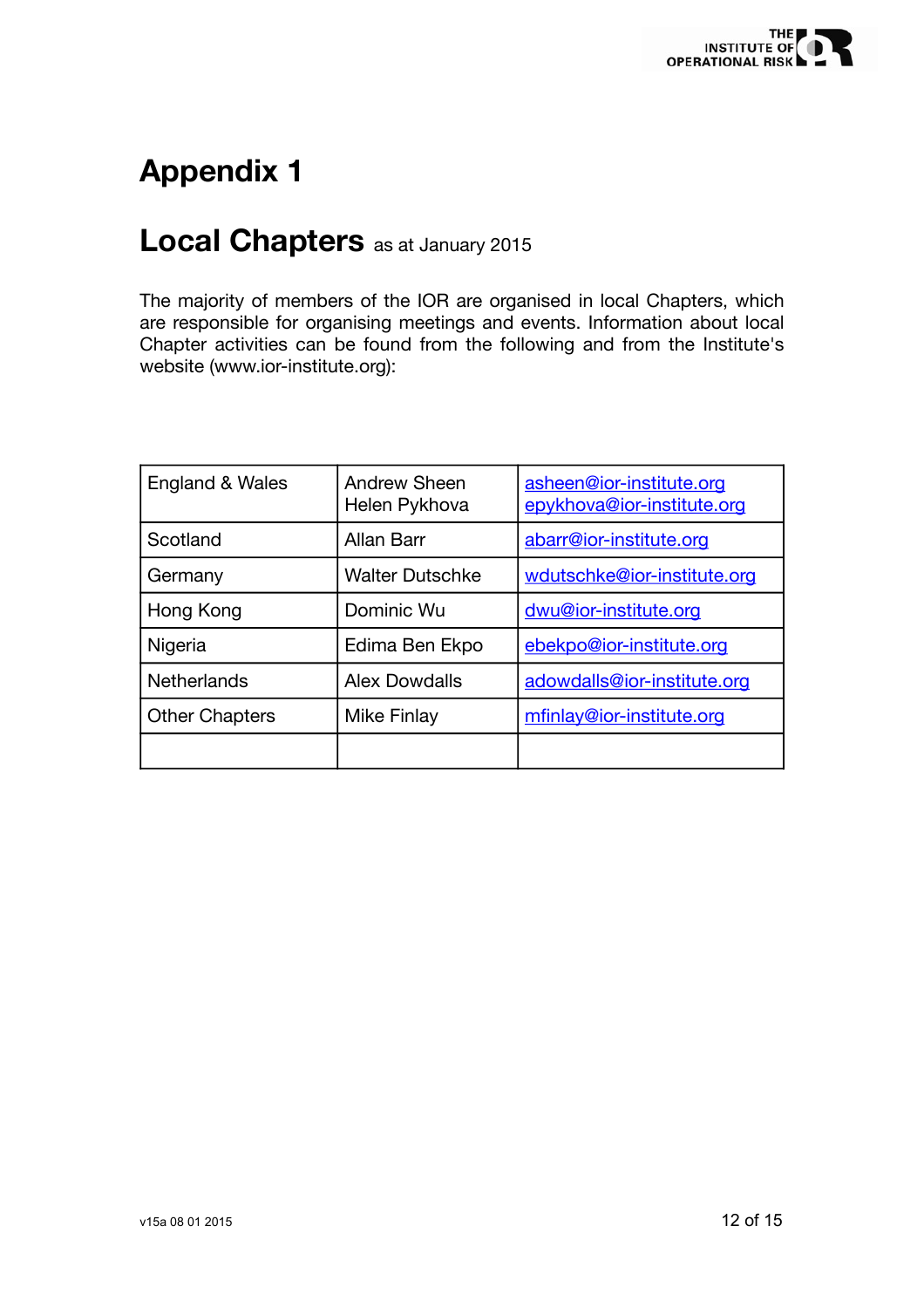

# **Appendix 2**

## **IOR Council** as at January 2015

| Simon Ashby           |                                                       | Chair             |
|-----------------------|-------------------------------------------------------|-------------------|
|                       | <b>Portfolio</b>                                      |                   |
| <b>Rubina Faber</b>   | Central Operations and<br><b>Portfolios Education</b> | Vice Chair        |
| Mike Finlay           | <b>Local Chapters</b>                                 | <b>Vice Chair</b> |
| Alan Dunk             | Marketing, Communications<br>and PR                   |                   |
| <b>Michael Faber</b>  | Technology, Information<br>Security                   |                   |
| Jimi Hinchliffe       | Governance                                            |                   |
| Stephen Murgatroyd    | Membership                                            |                   |
| Asim Balouch          | Finance                                               |                   |
| <b>Trevor Bedeman</b> | Risk and Compliance, CPD                              |                   |
| <b>Bharat Thakker</b> | Non-Executive, Audit                                  |                   |
| Jennifer Moodie       | Non-Executive                                         |                   |
| John Thirlwell        | Non-Executive, Fellowship                             |                   |

# **Sub-Groups**

| Dr. Ariane Chapelle | Sound Practice Guidance | Chair |
|---------------------|-------------------------|-------|
|                     |                         |       |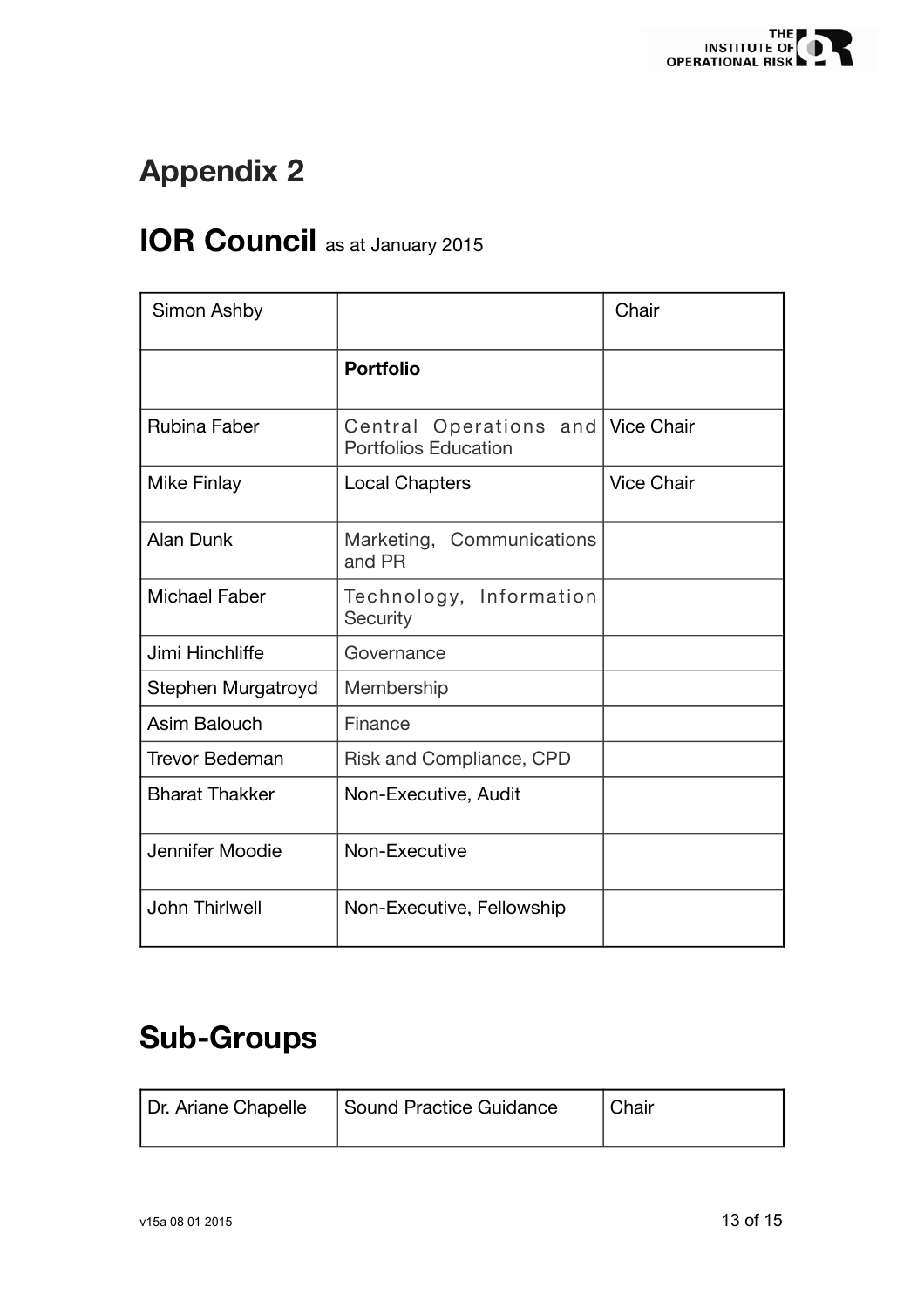

| Daniel Golding | <b>IOR Endorsements</b> | Chair |
|----------------|-------------------------|-------|
|                |                         |       |